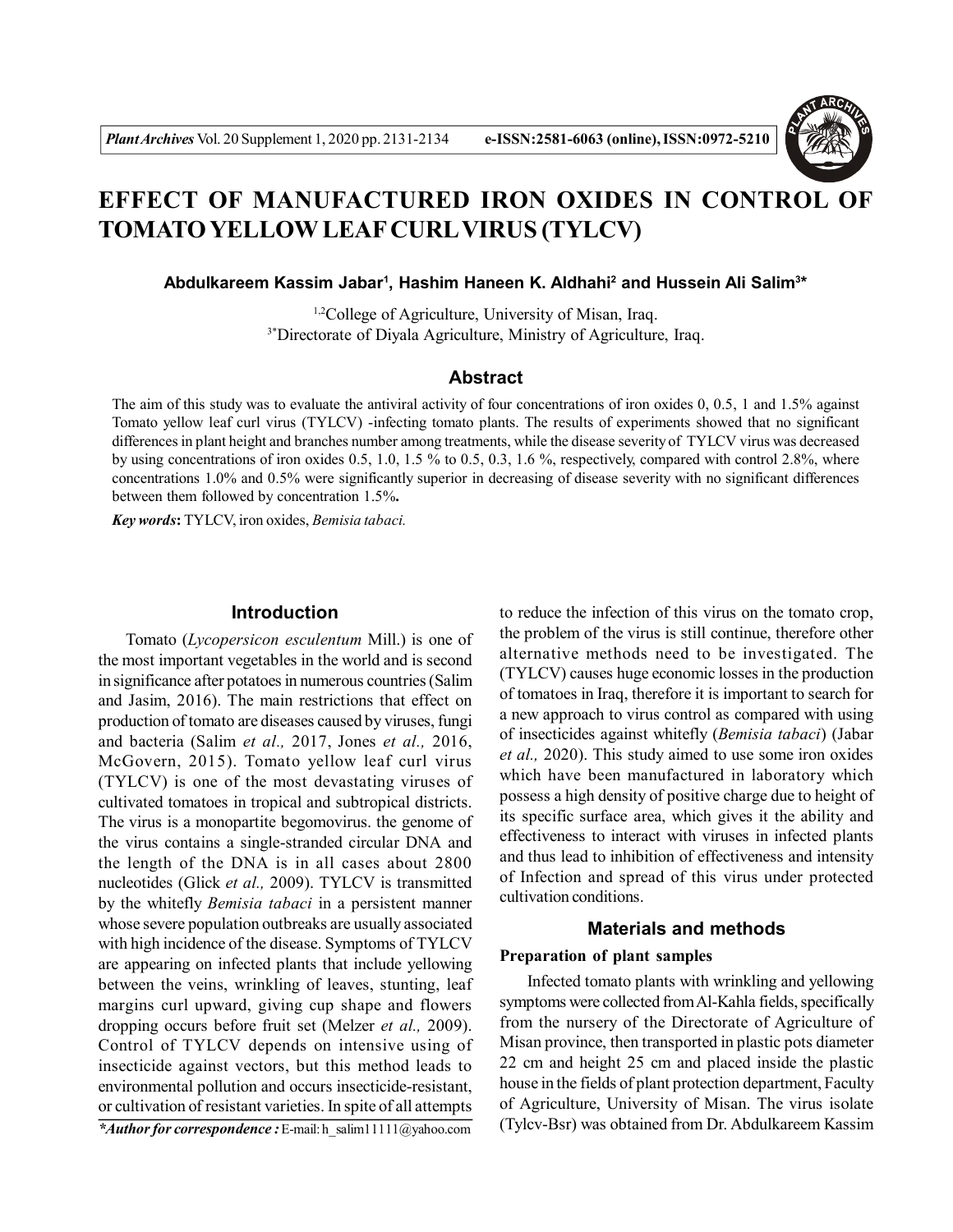Jabar, Faculty of Agriculture, University of Misan which preserved on the Tomato plants under muslin protected cages, whereas the seedlings (*cv*. Huda) were obtained from Misan nursery.

### **Preparation of iron oxides**

The used method was described by Towe and Bradley, (1967), where the amount of aqueous ferric mitrate  $(Fe(NO<sub>3</sub>)<sub>3</sub>$ .9H<sub>2</sub>0) at a concentration of 0.2 molar was dissolved in distilled water at 70°C with continuous and rapid shaking, Leave the solution 10 minutes to reach to the equilibrium and cool in the refrigerator, then placed in Dialysis Bags (these are semi-permeable bags that allow of ions to passage and do not allow of molecules and colloids to passage) these bags with their contents were put in a container containing distilled water and which replacing every 12 hours until the suspension pH changes from 1.8 to about 6. Dialysis is used to get rid of nitrates and only ferric hydroxides remains, this process takes 10-20 days to begin deposition of ferrihydrite  $(Fe^{3+})_2O_3.0.5H_2O$ , then collected in plastic bottles and stored in laboratory heat.

## **Preparation of ferrihydrite solution for spraying of tomato plants**

Four concentrations of iron oxides 0, 0.5, 1 and 1.5 g / liter of distilled water were prepared by taking of 0, 12.5, 25 and 50 mL of the original solution and diluting it in a standard flask 500 mL until the mark.

### **Pots experiment**

This experiment was carried out at the Faculty of Agriculture, University of Misan, Iraq under the greenhouse conditions during October 2017-June 2018. Seedlings of the tomato at age 60 days were transplanted into plastic pots (20×20 cm) containing 2 kg of sterilized soil with Peat moss 3:1 under muslin protected cages. Three concentrations of iron oxides 0.5, 1.0, 1.5% and control 0% with six replicates for each concentration were used to be 24 experimental units by using a complete randomized design (CRD) and each replicate contain one plant, the control plants (0%) were treated with distilled water. The data was analyzed using two ways Analysis of Variance (ANOVA) (Fisher and Yates, 1968). Adults of white flies (*Bemisia tabaci*) that virus-free were reared on cotton plants *Gossypium hirsutum* under muslin protected cages ( $100 \times 100 \times 100$  cm). Numbers of white flies were given an acquisition feeding period for 24 hrs on infected tomato plants by virus Tylcv-Bsr, then transferred to healthy plants (10 insect / plant) at 2 leaf stage for a duration 24 hrs feeding period. The plants were sprayed according to the used concentrations when the plant height reached to 15 cm after the emergence of yellowing and wrinkle symptoms by using a hand sprayer on all parts of the plant with complement the full spraying of 500 ml on the plants to each treatment for two days respectively, all the plants were maintained in insect proof cages in the greenhouse. The following measurements such as plant height, branches number, disease severity were recorded 40 days post symptoms appearance. The symptom severity scale described by (Friedmann *et al.,* 1998) as follows:

0= no visible symptoms, inoculated plants show same growth and development as non-inoculated plants,  $1 = \text{very}$ slight yellowing of leaflet margins on apical leaf, 2= some yellowing and minor curling of leaflet ends, 3= a wide range of leaf yellowing, curling and cupping with some reduction in size, yet plants continue to develop, 4= very severe plant stunting and yellowing, pronounced leaf cupping and curling and plant growth stops. Disease severity index was calculated by the following formula (Raupach *et al*., 1996).

$$
Dise a seeverit index = \frac{(Dise a segrad \, e \cdot no. of \, plants in each grade)}{Total no. of \, plants \cdot highest Dise a segrad e}
$$

Disease severity index = (Disease grade  $\times$  number of plants in each grade) / (Total number of plants  $\times$  highest disease grade)  $\times$  100

Inoculated tomato plants were tested by ELISA to confirm TYLCV infection (Clark Adams,1977).

## **Results and Discussion**

There is no significant differences in plant height and branches number among treatments (Fig. 1 and 2), whereas the presented data in fig. 3, showed that concentrations of iron oxides (0.5, 1.0, 1.5%) significantly decreased of disease severity of TYLCV virus which reached 0.5, 0.3, 1.6%, respectively, compared to control 2.8%, where concentrations 1.0% and 0.5% were



**Fig 1:** Effect of different concentrations of iron oxides on infected tomato plant height by TYLCV virus.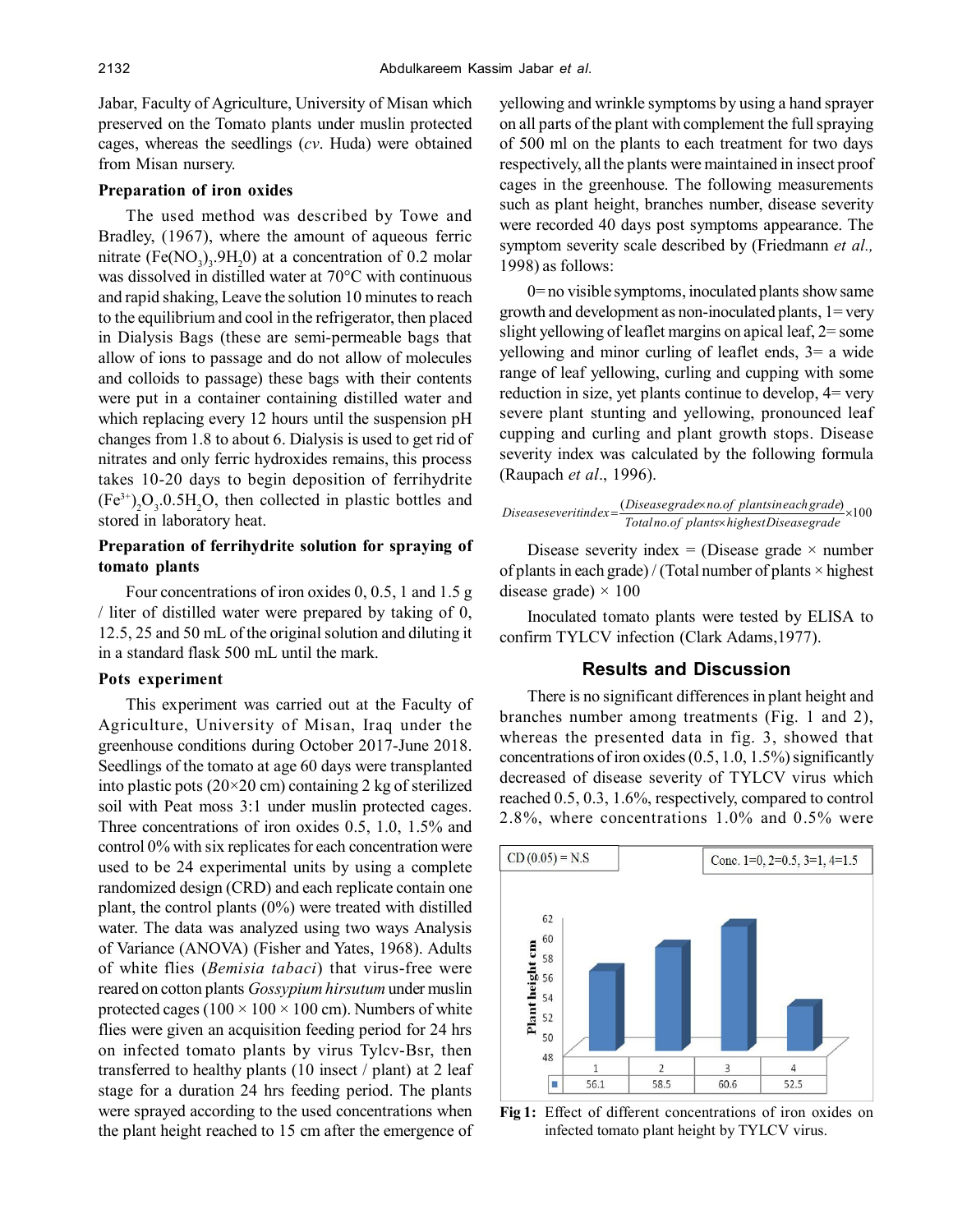

**Fig 2:** Effect of different concentrations of iron oxides on branches number in infected tomato plants by TYLCV virus.

significantly superior in decreasing of disease severity with no significant differences between them followed by concentration 1.5%. The iron oxides nanoparticles  $(Fe<sub>2</sub>O<sub>3</sub>$  NPs) showed enhancement of tomato growth parameters *via*. seed germination, root and shoot lengths and there is no adverse effect (toxicity) (Shankramma *et al*., 2016). Iron contents in the shoots and roots increased with increasing concentration of  $Fe<sub>2</sub>O<sub>3</sub>$  nanoparticles, where absorption of  $Fe<sub>2</sub>O<sub>3</sub>$  nanoparticles and their aggregation in the roots were apparent, the antioxidant enzyme activity of plant reasonably increased in root and shoot, which indicates that the  $Fe<sub>3</sub>O<sub>4</sub>$  nanoparticles are not toxic to wheat plant under the experimental conditions, the  $\text{Fe}_{2}\text{O}_{3}$  nanoparticles led to increase root length, height and biomass of the plant by regulating of phytohormones and antioxidant enzyme activity, applying of  $Fe<sub>2</sub>O<sub>3</sub>$  with different concentrations (100, 150, 200 mg) led to increase of spinach stalks lengths to 1.45, 1.91 and 2.27 respectively that greater than those of the control after 45 days (Siddiqi and Husen , 2017). Entry of positively-charged iron oxides into the plant and their interaction with negatively-charged virus particles lead to inhibit or reduce the virus activity



**Fig 3:** Effect of different concentrations of iron oxides on plant disease severity in infected tomato plants by TYLCV virus.

and thus improve of tomato growth characteristics, which result in an increase of productivity (AL-Janabi, 1984, Harrison, 1985).

#### **Conclusion**

The results of the present investigation indicated that, spraying of iron oxides with four concentrations 0, 0.5, 1 and 1.5 resulted in reducing the severity of tomato yellow leaf curl virus infection in addition to improve some of traits, such as plant height and number of branches in tomato plants.

#### **References**

- Clark, M.F. and N.E. Adams (1977). Characterization of the microliter plate method of enzyme-linked immunoassay (ELISA), for the detection of plant viruses. *J. Gen. Viro.*, **37:** 475-483.
- Fisher, R.A., Yates (1968). Statistical method for research workers. Oliver and Boyd Ltd. Edinburgh and London, 10. http://www.ccari.res.in/wasp/index.php.
- Friedmann, M., M. Lapidot, S. Cohen and M. Pilowsky (1998). A novel source of resistance to tomato yellow leaf curl virus exhibiting a symptomless reaction to viral infection. *J. Am. Soc. Hortic. Sci*., **123:** 1004-1007.
- Glick, E., Y. Levy and Y. Gafni (2009). The Viral Etiology of Tomato Yellow Leaf Curl Disease-A Review, *Plant Protect. Sci*., **45(3):** 81-97.
- Harrison, B.D. (1985). Advances in Geminivirus research. *Ann. Rev. Phytopathology.*, **23:** 55-82.
- Jabar, A.K., H.A. Salim and A.F. Ali (2020). Inhibition of tomato yellow leaf curl virus (TYLCV) by extract of algae *Cladophora crispate*, *Plant Archives.*, **20(1)** April.
- Janabi, A.A.A. (1984). Master Thesis College of Agriculture / University of Baghdad.
- Jones, J.B., T.A. Zitter, T.M. Momol and S.A. Miller (2016). Compendium of Tomato Diseases and Pests, Second Edition. APS Publications.
- McGovern, R.J. (2015). Management of tomato diseases caused by *Fusarium Oxysporum*. *Crop Protect*., **73:** 78-92.
- Melzer, M.J., D.Y. Ogata, S.K. Fukuda, R. Shimabuku, W.B. Borth, D.M. Sether and J.S. Hu (2009). Tomato yellow leaf curl. *Plant Dis*., **70:** 1-2.
- Raupach, G.S., L. Liu, J.F. Murphy, S. Tuzun and J.W. Kloepper (1996). Induced systemic resistance in cucumber and tomato against cucumber mosaic cucumovirus using plant growth-promoting rhizobacteria (PGPR). *Plant Dis.*, **80(8):** 891-894.
- Salim, H.A. and B.N. Jasim (2016). Cost benefit ratio of infected tomato yield by fusarium wilt disease, *Journal of research in applied, natural and social sciences.*, **4(4):** 103-108.
- Salim, H.A., A.F. Ali, H.A. Abbas, M.A. Galal, N.K. Gafer, H.T. Abrahim and H.F. Azeez (2016). Comparison of growth